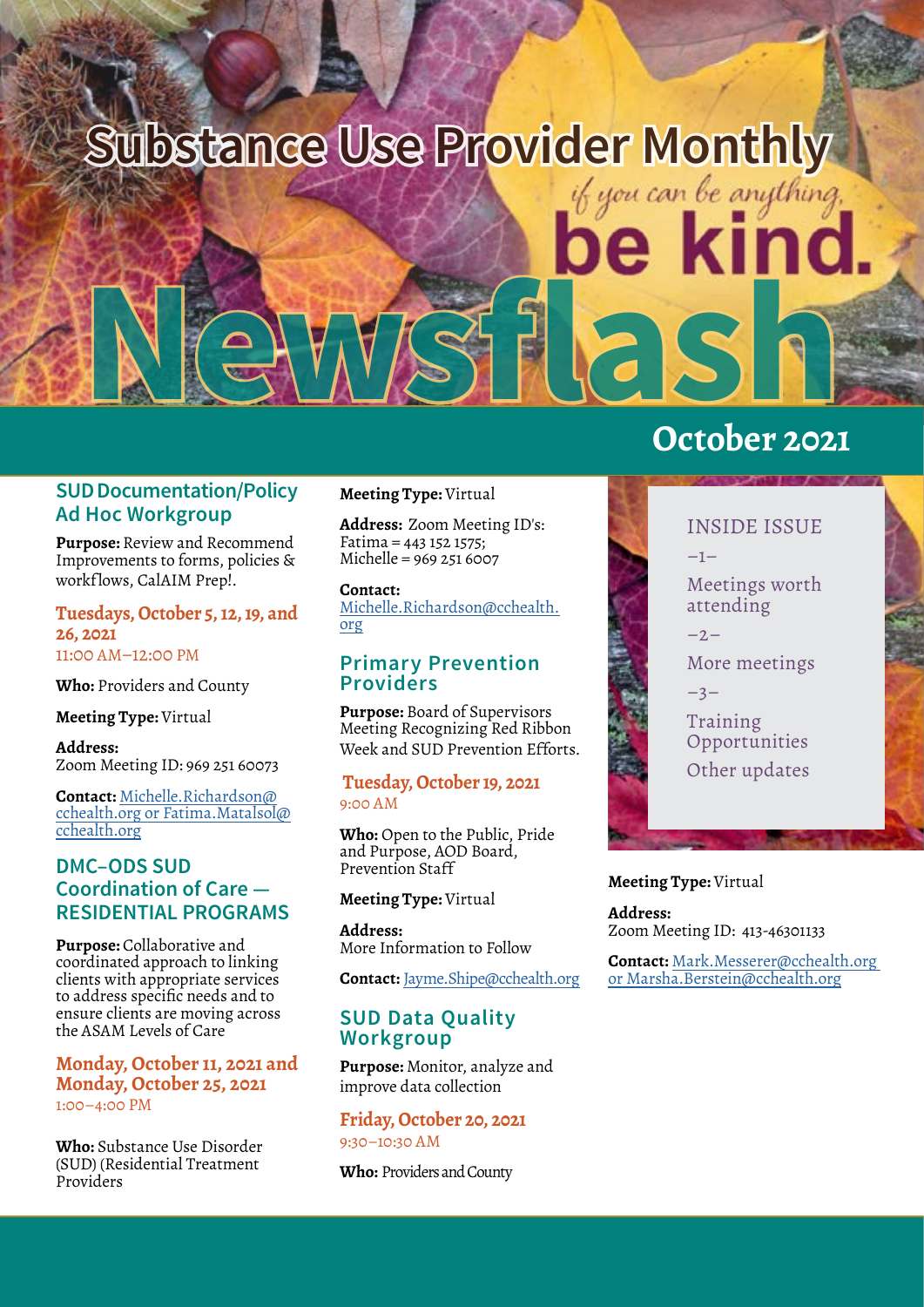## **DMC-ODS SUD Coordination of Care— OUTPATIENT PROGRAMS**

**Purpose:** Collaborative and coordinated approach to linking clients with appropriate services to address specific needs and to ensure clients are moving across the ASAM Levels of Care

#### **Friday, October 22, 2021** 9:00–11:00 AM

**Who:** Substance Use Disorder (SUD) Outpatient Treatment Providers

**Meeting Type:** Virtual

**Address:** Zoom Meeting ID: 969 251 6007

**Contact:** [Michelle.Richardson@cchealth.org](mailto:Michelle.Richardson%40cchealth.org?subject=DMC-ODS%20SUD%20Coordination%20of%20Care-Outpatient)

## **County Perinatal Coordination**

**Purpose:** Collaboration and Networking

### **Monday, October 25, 2021** 9:30–11:30 AM

**Who:** Providers, County and guests

**Meeting Type:** Virtual

**Address:** Zoom Meeting ID: 7021027205

**Contact:** [Sonya.Blunt@cchealth.org](mailto:Sonya.Blunt%40cchealth.org?subject=County%20Perinatal%20Coordination)

# **SUD Residential Treatment Collaborative**

**Purpose:** Discuss issues specific to Residential providers including admission criteria and reduction of no-show rates.

### **Postponed DUE TO COVID (Testing Period)** Same as above

**Who:** Substance Use Disorder (SUD) Residential Treatment Managers, LPHAs, Supervisors and other lead staff members.

### **Meeting Type:** In person

**Address:** 1220 Morello Avenue 2<sup>nd</sup> floor—Large Conference Room Martinez, CA 94553

**Contact:** [Christopher.Pedraza@cchealth.org](mailto:Christopher.pedraza%40cchealth.org?subject=SUD%20Residential%20Treatment%20Collaborative)